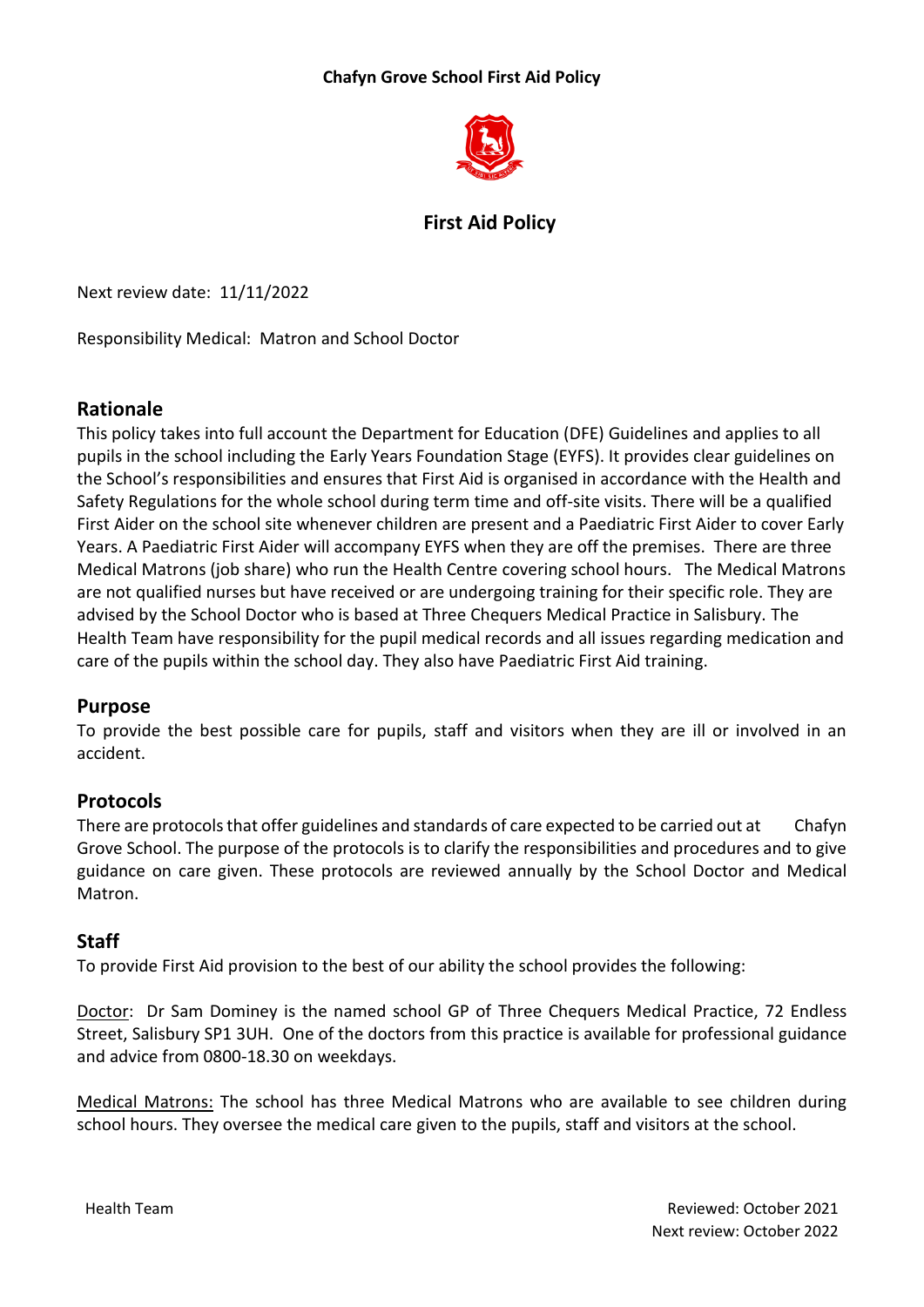#### **Chafyn Grove School First Aid Policy**

Boarding House Parents: The Boarding House parents or their deputies take over the First Aid care of the boarders at the end of the school day, guided by our protocols.

Local Medical Facilities: Walk-in Centre – from 1830 – 2200 Monday – Friday; Saturday & Sunday 0800 – 2000. Tel. 01722 331191. Out of Hours provision via 111. Salisbury District Hospital – Tel. 01722 3336262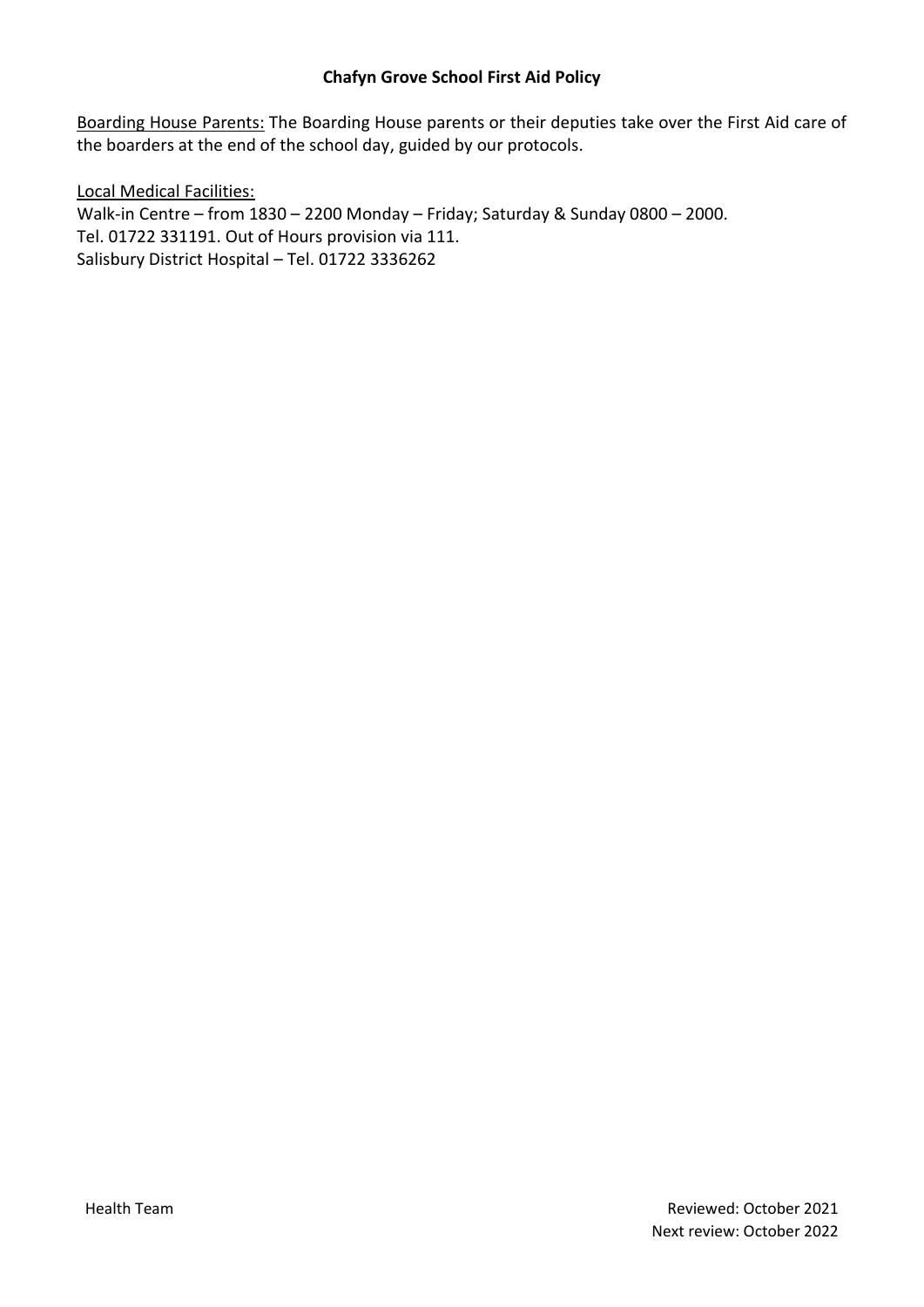## **First Aid Training**

First Aid training is organised regularly as part of the INSET programme. All teaching staff members hold a valid First Aid Certificate, receive training every 3 years, in line with the ISI guidelines, to keep them current. They have additionally been instructed in the use of an Epi-pen and asthma management, guided by personalised care plans. Those who act as poolside attendants also update their First Aid qualification biannually. There is a list of staff who are First Aid Trained and Paediatric First Aid Trained held in the school. There is always a member of staff in the Early Years Department who is Paediatric First Aid trained and who will accompany children on out of school trips.

Immediate provision of First Aid in the school is the responsibility of the member of staff in charge of the child at the time. The Health Team will take over any continuing care required.

First Aid boxes can be found in the following places:

All mini buses and 9-seater **Pavilion x 6** Both Science labs Astro Sports Hall **Sports Hall Front Office** Squash Court **Exercise Exercise Court** Health Centre Creative Arts Dept (DT Room) Swimming Pool Kitchen Garden Pre-Prep Department Boarding House Nursery

First Aid bags are available from The Health Centre for outings. There is a list of where First Aid boxes are located in the Staff Room, Health Centre and on School Base.

#### **Consents**

Prior to entry to Chafyn Grove, a Parent/Guardian must sign the Consent Forms and fill in the Medical Questionnaire as per Admission Protocol. Information necessary for the care and safety of the child is given to all relevant members of staff.

#### **Known Medical Conditions**

There is a list in the Staff Room, Kitchen and on School Base with a photograph of those children who suffer from Asthma, Diabetes, Epilepsy, Allergies and any condition that should be known by the staff. An Individual Care Plan for these children can be found on School Base and in the medical records. Protocols are also drawn up to ensure that children receive appropriate care in line with the NICE guidelines.

All pupils with medical conditions going on school trips are identified by the trip leader in conjunction with the Health Centre team before the trip leaves so that accompanying staff are aware of both the issue and any possible intervention or action that might be required.

**Chafyn Grove School is a nut free School to ensure the safety of those pupils with nut allergies. However, our Policy is that we may use ingredients that say 'may contain nuts' on the packaging.**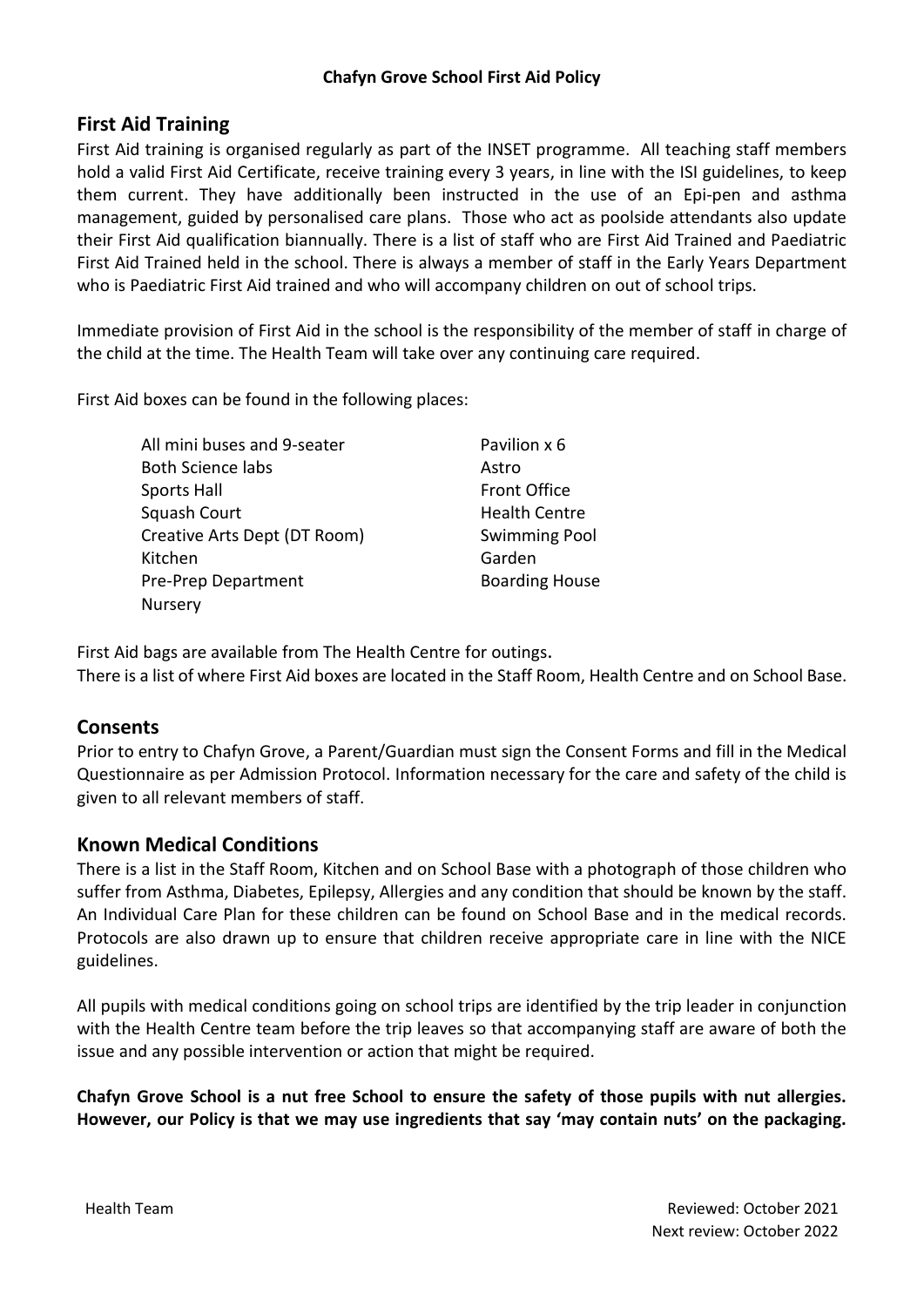#### **Chafyn Grove School First Aid Policy**

Any food containing these ingredients will be clearly labelled. Under no circumstances should any nuts or food containing nuts be bought into school. This includes during the school day and social events.

## **Absence from School**

In line with the Health Protection Guidelines, we ask that any child suffering from diarrhoea or vomiting remains away from school for 48 hours following the last episode of diarrhoea or vomiting.

## **Accidents in school**

Accidents/injuries to pupils, staff and visitors are recorded by the Medical Team. The Estates Bursar holds the Accident Book and records all major or repetitive accidents/injuries.

#### **Reportable Incidents under RIDDOR**

Health & Safety Policy – method and procedure reporting of accidents and near misses. Incidents that need to be reported to RIDDOR include work related:

Death;

Specified Injuries to workers;

Over 7-day incapacitation of a worker;

Occupational diseases;

Dangerous occurrences (near misses);

Reportable gas incidents;

Non-fatal accidents to the public at the work place resulting in hospital treatment (definition of 'public' includes pupils).

#### **What to do in a medical emergency**

In medical emergencies, when there has been an accident First Aid must be given immediately. Staff must use their judgement about the seriousness of the situation. An ambulance should be called as soon as felt necessary. The Medical Matrons must be contacted immediately and the Front Office should then be notified.

If a child has been involved in a minor accident which needs medical attention, they should be sent to the Health Centre.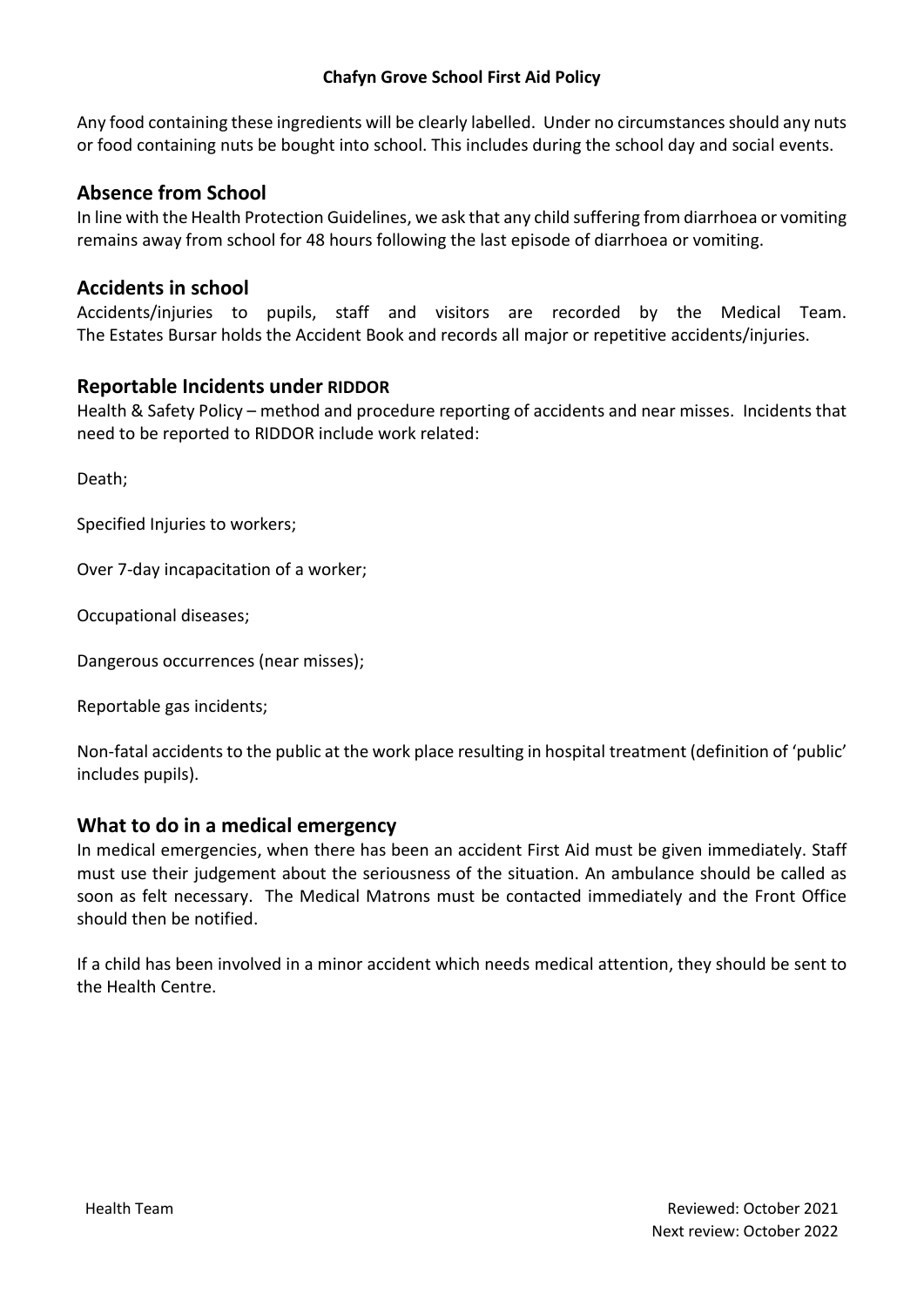# **Care of Boarders**

The provision of medical care for the Boarders is the same as that for day pupils during the school day. The Boarding Team take responsibility outside these hours.

## **Informing parents**

In the case of an emergency, once an assessment has been made, parents are informed of any injury or illness and the treatment that has been given. The Health Team does this either by telephone or via email containing the School Base medical record. A read receipt is requested.

If the Health Team is busy with the casualty, the Front Office will inform parents. If the child needs to go to hospital, a Matron will accompany the child until the parents take over responsibility.

## **Hygienic Procedure for the disposal of bodily fluids**

Staff must ensure that if they have cuts or abrasions that they are covered with waterproof or other suitable dressings before administering First Aid. Staff should wear disposable gloves and aprons when dealing with bodily fluids, these are provided in all First Aid boxes. All spillages must be cleared up as soon as possible. Bodily Fluid Clean-Up Kits are available in the Health Centre and disposed of as contaminated waste in the specific bin in the Health Centre.

Contaminated bedding and clothing is to be placed in a red alginate bag and sent to the Laundry. The Housekeeper is to be informed of any spillages of bodily fluids and the area closed off until cleaning has taken place.

## **Administering medicine**

Medicines are administered as set out in the Medical Management Policy and a list of those who are trained and authorised to administer medicines is available in the Health Centre.

## **Sun Protection**

It is the responsibility of parents to provide sun protection and it is the responsibility of all staff to ensure that the pupils in their care use adequate sun protection. This is especially important when taking groups out for the day on trips or to sporting events.

## **Water Bottles**

Children are encouraged to bring in named water bottles into school.

# **Staff Medication**

No member of the school staff should be under the influence of alcohol or any substance which may affect their ability to care for children, or carry out their role within the school.

Staff are requested to seek medical advice from their own GP/Consultant.

Staff medication on the school premises must be out of reach of children at all times and should be stored appropriately in the Health Centre or in a locked container.